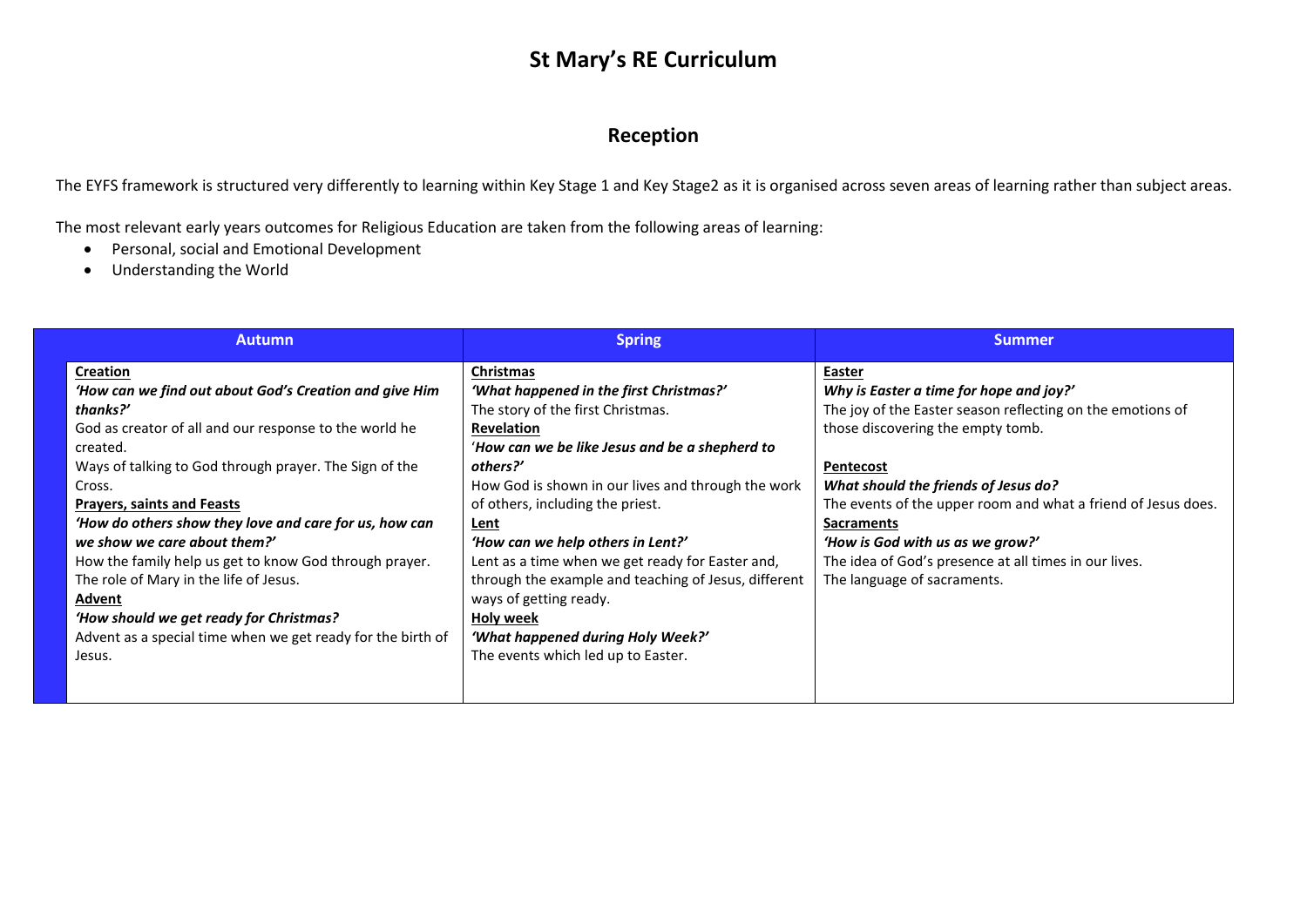# **Infants (Year 1 and 2)**

| <b>Autumn</b>                                         | <b>Spring</b>                                                  | <b>Summer</b>                                               |
|-------------------------------------------------------|----------------------------------------------------------------|-------------------------------------------------------------|
| <b>Creation</b>                                       | Christmas                                                      | Easter                                                      |
| 'How do people and stories in the Old Testament       | 'Which are the key journeys in the Christmas story?'           | 'How can we share and use what we learn about Easter to     |
| inspire us to look after God's creation?'             | How we can get to know Jesus through the journeys of others.   | help others?'                                               |
| God as creator and how He works through His people    | The journey of the Magi and the Flight to Egypt.               | The account of the empty tomb.                              |
| to protect His creation.                              | <b>Revelation</b>                                              | Thomas and the different responses to the Resurrection of   |
| Why the Old Testament is proclaimed as the Word of    | 'How do the example and teachings of Jesus show what we        | Jesus.                                                      |
| God.                                                  | should do as one of his followers?"                            | <b>Pentecost</b>                                            |
| Prayer, saints and feasts                             | Stories from Scripture, which show how special Jesus is $-$ in | What promise did Jesus keep at Pentecost?                   |
| 'How can the examples of Mary and the saints show     | particular - the miracle stories.                              | The nature of the promise made by Jesus to send his Spirit. |
| us how to respond to the call of Jesus?'              | Lent                                                           | Pentecost as the birthday of the Church. The link between   |
| The knowledge of the life of Mary and Jesus through   | 'Why is Lent a time for repentance and forgiveness?'           | Pentecost and Confirmation.                                 |
| prayer (the Rosary) and Scripture.                    | Lent as being preparation for Easter, commencing with Ash      | <b>Sacraments</b>                                           |
| The lives of some saints who responded to the call of | Wednesday and being a time of seeking forgiveness and doing    | 'How do promises and symbols help us to better understand   |
| Jesus.                                                | penance.                                                       | the Sacraments?'                                            |
| Advent                                                | The Our Father.                                                | What a sacrament is.                                        |
| 'How can we help 'prepare a way for the Lord'?'       | <b>Holy Week</b>                                               | What happens during the Sacraments of Baptism, Matrimony    |
| The symbolism to help us get ready to meet Jesus      | 'What messages from Holy Week can guide us today?'             | land the Eucharist.                                         |
| The main themes/messages linked to Advent             | The arrest and crucifixion of Jesus and Holy Week events       |                                                             |
|                                                       | through the eyes of Mary.                                      |                                                             |
| <b>Creation</b>                                       | Christmas                                                      | Easter                                                      |
| 'What happened when God created the world? How        | 'How was the birth of Jesus different from our own births?'    | 'How can we share and use what we learn about Easter to     |
| can we praise him?'                                   | How the birth of Jesus changed others.                         | help others?'                                               |
| The account of creation in the Bible.                 | The story of the Wise Men and the reasons they brought gifts.  | Developing The account of the empty tomb.                   |
| How to praise God for His many gifts                  | <b>Revelation</b>                                              | Thomas and the different responses to the Resurrection of   |
| That psalms are prayers of praise.                    | 'How does Jesus teach us?'                                     | Jesus.                                                      |
| <b>Prayer, saints and feasts</b>                      | Reveals how God shows himself to us in Jesus.                  | <b>Pentecost</b>                                            |
| 'How can prayer and the saints help us to get to      | The signs Jesus gave us to show that God's kingdom was in      | Why did the Holy Spirit come at Pentecost?                  |
| know God better?'                                     | him.                                                           | The events of Pentecost, its meaning and how it changed the |
| The purpose of prayer.                                | Jesus as a teacher and a healer.                               | lives of the followers.                                     |
| The liturgical calendar.                              | Lent                                                           | <b>Sacraments</b>                                           |
| How saints help us to get to know God.                | 'How can we use Lent to get to know God and Jesus better?'     | 'How can we follow Jesus' example and make people feel      |
| Advent                                                | The basic meaning of Lent and links to the life and teachings  | better?'                                                    |
| 'How will our journey through Advent help us get      | of Jesus.                                                      | Forgiveness and healing.                                    |
| ready for Jesus?'                                     | How we can get ready for Easter by changing.                   | Establishes the relationship of the actions of healing and  |
| Getting ready for the birth of Jesus through the eyes | <b>Holy Week</b>                                               | forgiveness with Jesus.                                     |
| of Mary and Joseph and helps to identify their        | 'What can I find out about what happened to Jesus during       |                                                             |
| response to God.                                      | Holy Week?'                                                    |                                                             |
|                                                       | The importance of the Last Supper and the Stations of the      |                                                             |
|                                                       | Cross as a prayer.                                             |                                                             |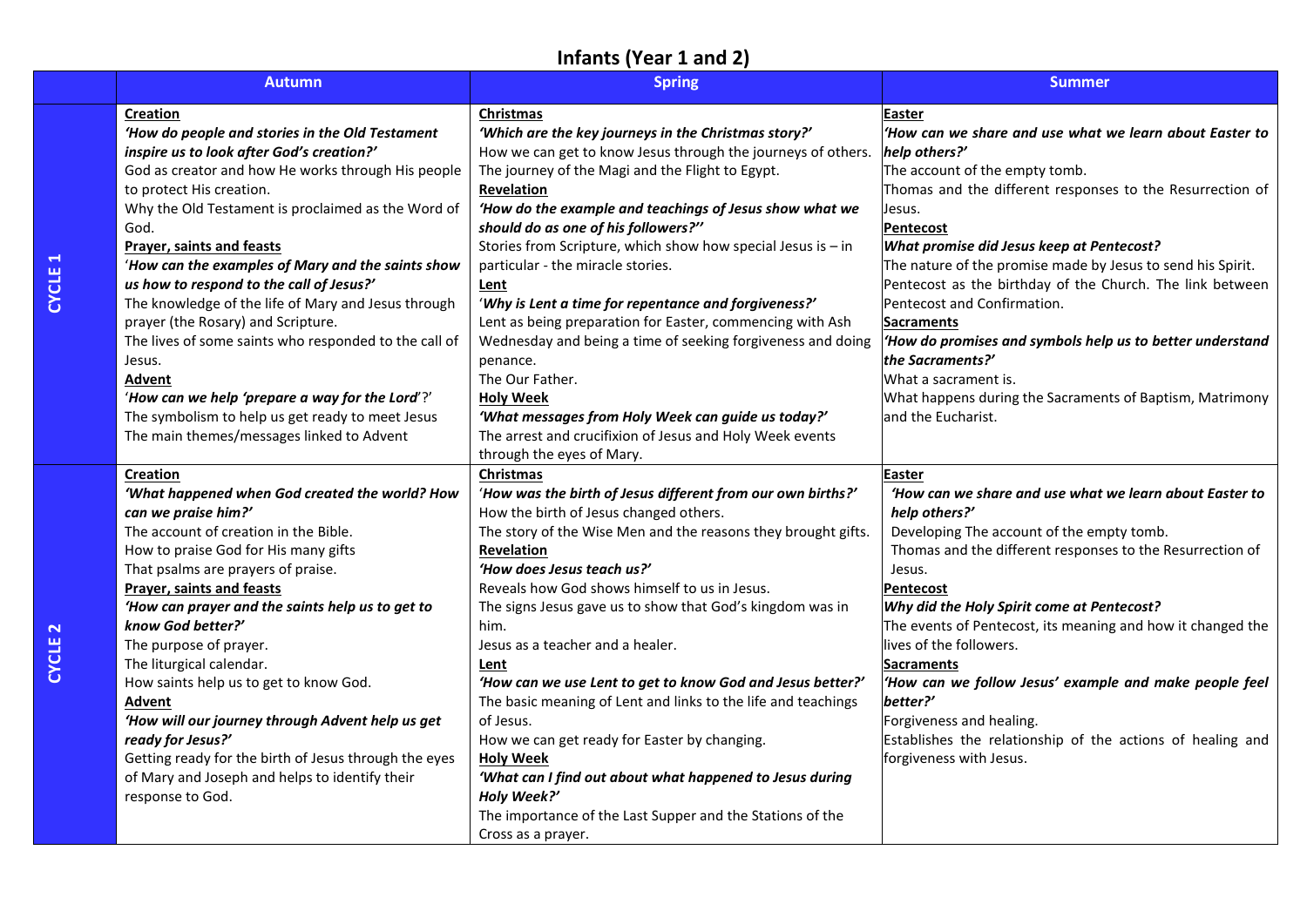# **Lower Juniors (Years 3 and 4)**

| <b>Autumn</b>                                                    | <b>Spring</b>                                              | <b>Summer</b>                                                   |
|------------------------------------------------------------------|------------------------------------------------------------|-----------------------------------------------------------------|
| Creation                                                         | Christmas                                                  | Easter                                                          |
| 'What does it mean that we are all made in the                   | Who are God's messengers?                                  | 'Where does the Easter journey take us?'                        |
| image and likeness of God?'                                      | The role of angels in the story of Christmas as messengers | The risen Jesus, shown through the Ascension and other          |
| Being made in the image and likeness of God, as seen             | of Jesus' Good News.                                       | stories.                                                        |
| through the story of Genesis                                     | The feasts associated with Christmas, such as the          | <b>Pentecost</b>                                                |
| How we are called to respect all similarities and                | Annunciation and the birth of John the Baptist.            | How do Christians give witness to the Good News?                |
| differences.                                                     | Revelation                                                 | The events of Pentecost and how the gift of languages is        |
| How we are called to eradicate injustice through the             | 'What does it mean to be the 'Light of the World'?'        | expressed.                                                      |
| work of CAFOD.                                                   | How the apostles and Anna and Simeon saw the glory of      | The qualities of a follower of Jesus as expressed in Colossians |
| Prayer, saints and feasts                                        | Jesus as the only Son of the Father.                       | <b>Sacraments</b>                                               |
| 'How should we pray?'                                            | The revelation of Jesus as Light of the World.             | 'How am I called to serve?'                                     |
| The prayer life of Jesus as he grew up in the Jewish             | Lent                                                       | The nature of vocation and its symbolism                        |
| faith and how he taught his followers to pray.                   | 'How can we use Lent to make more space in our lives       | Old Testament stories which show how God calls people in        |
| The importance of prayers to Mary in the life of the             | for God?                                                   | faith and the symbolism of anointing.                           |
| Church and the history of the Rosary                             | Jesus' time in the wilderness.                             |                                                                 |
| Advent                                                           | How prayer, fasting, almsgiving and living out the         |                                                                 |
| 'How does the Old Testament help us in<br>understanding Advent?' | Beatitudes help us prepare for Easter.<br><b>Holy Week</b> |                                                                 |
| The First Coming of Jesus is placed in historical context        | 'Why did the crowd turn against Jesus?'                    |                                                                 |
| though the lives of his ancestors (House of David).              | The reasons for the death of Jesus - his Passion and       |                                                                 |
| The nature of the Messiah                                        | death.                                                     |                                                                 |
| Creation                                                         | <b>Christmas</b>                                           | Easter                                                          |
| 'How are we called to a New Life?'                               | What part do the shepherds play in the Christmas story?    | 'Why is it good to find the time to share a meal?'              |
| How we are called to be part of God's creation                   | reflect on the nature of Jesus' Birth Through the          | A focus on the appearance of Jesus to his disciples.            |
| through baptism.                                                 | Shepherds.                                                 | Symbolism of the Easter season, including the liturgical        |
| How Jesus calls us and called his disciples.                     | Revelation                                                 | colours.                                                        |
| <b>Prayer, saints and feasts</b>                                 | 'Does God still call people today and how do they          | <b>Pentecost</b>                                                |
| 'How can we seek and help bring about peace and                  | respond?'                                                  | How are you transformed by the Holy Spirit?                     |
| forgiveness?'                                                    | The Liturgy of the Word as revealing God                   | The effect of the Spirit and the role of the Holy Spirit in the |
| Peace and forgiveness, expressed both by Jesus and in            | Lent                                                       | Eucharistic Prayer.                                             |
| the Sacrament of Reconciliation                                  | Why is Lent a special time to show compassion?             | <b>Sacraments</b>                                               |
| The life of St Francis of Assisi and his prayer for peace.       | How Jesus changed the people he met and deepened his       | 'How does Jesus feed his followers?'                            |
| Advent                                                           | relationship with the Father through prayer.               | The Sacrament of the Eucharist.                                 |
| 'Why is Mary an important guide for us during                    | <b>Holy Week</b>                                           | What happens during Mass and the meaning behind what            |
| Advent?'                                                         | 'How do the events of the Last Supper still guide us       | happens.                                                        |
| Advent as a time when we prepare for Christmas and               | today?'                                                    |                                                                 |
| recognise Jesus in the world                                     | The Last Supper placed in with events of Holy Week.        |                                                                 |
| The story of the Annunciation.                                   | The Last Supper and its connection with the Mass           |                                                                 |
|                                                                  |                                                            |                                                                 |